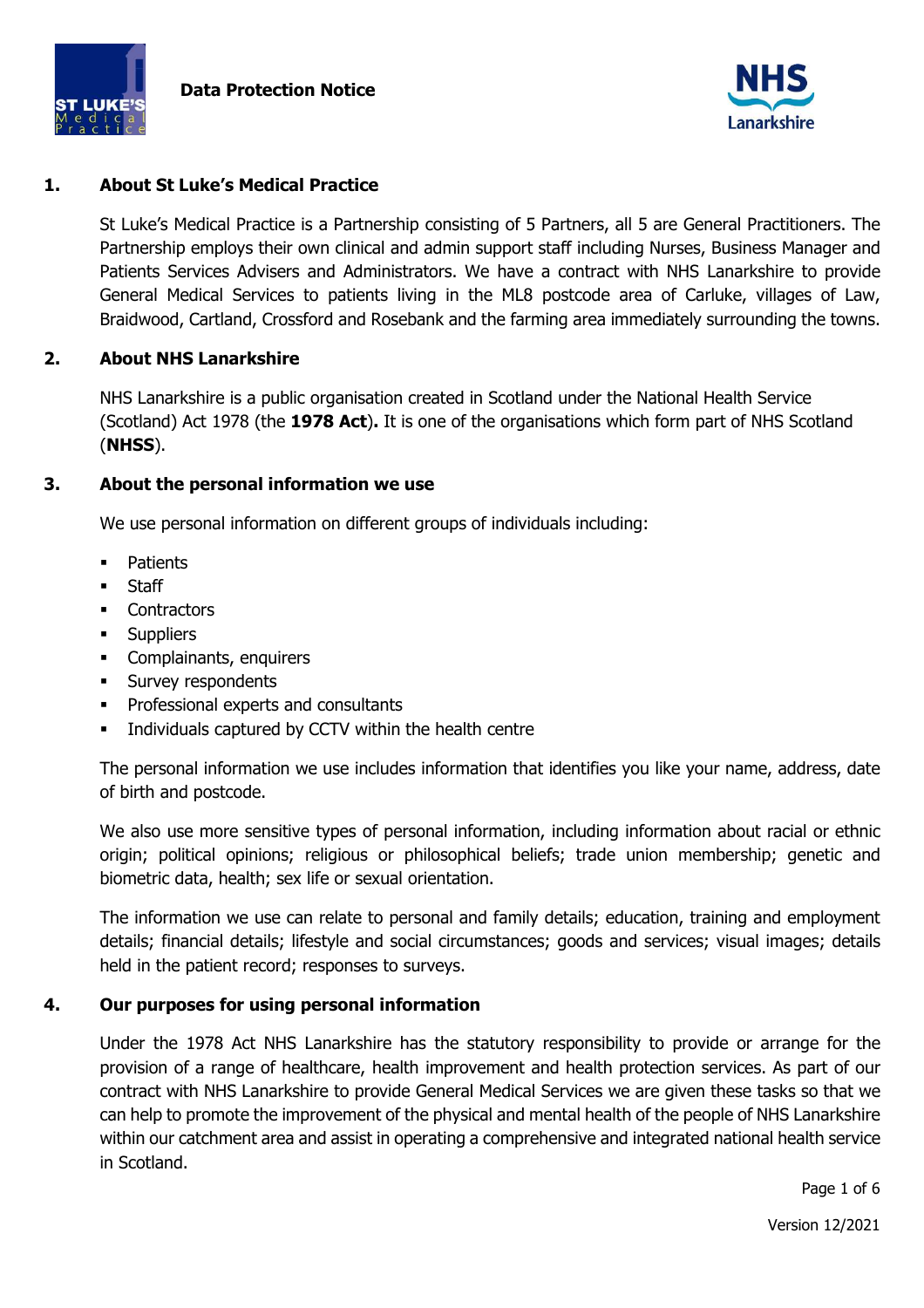We use personal information to enable us to provide healthcare services for patients, data matching under the national fraud initiative; research; supporting and managing our employees; maintaining our accounts and records and the use of CCTV systems for crime prevention.

# **5. Our legal basis for using personal information**

St Luke's Medical Practice, as data controller, is required to have a legal basis when using personal information. St Luke's Medical Practice considers that performance of our tasks and functions are in the public interest. So when using personal information our legal basis is usually that its use is necessary for the performance of a task carried out in the public interest, or in the exercise of official authority vested in us. In some situations we may rely on a different legal basis; for example, when we are using personal information to pay a supplier, our legal basis is that its use is necessary for the purposes of our legitimate interests as a buyer of goods and services. Another example would be for compliance with a legal obligation to which St Luke's Medical Practice is subject to, for example under the Public Health etc (Scotland) Act 2008 we are required to notify Health Protection Scotland when someone contracts a specific disease.

When we are using more sensitive types of personal information, including health information, our legal basis is usually that the use is necessary:

- for the provision of health or social care or treatment or the management of health or social care systems and services; or
- for reasons of public interest in the area of public health; or
- for reasons of substantial public interest for aims that are proportionate and respect people's rights, for example research; or
- in order to protect the vital interests of an individual; or
- for the establishment, exercise or defence of legal claims or in the case of a court order.

On rare occasions we may rely on your explicit consent as our legal basis for using your personal information. When we do this we will explain what it means, and the rights that are available, to you. You should be aware that we will continue to ask for your consent for other things like taking part in a drug trial, or when you are having an operation.

## **6. Who provides the personal information**

When you do not provide information directly to us, we receive it from other individuals and organisations involved in the delivery of health and care services in Scotland. These include other NHS Boards and primary care contractors such as GPs, dentists, pharmacists and opticians; other public bodies e.g. Local Authorities and suppliers of goods and services.

# **7. Sharing personal information with others**

Depending on the situation, where necessary we will share appropriate, relevant and proportionate personal information in compliance with the law, with the following:

- Our patients and their chosen representatives or carers
- **Staff**
- Current, past and potential employers
- **Healthcare social and welfare organisations**
- Suppliers, service providers, legal representatives
- Auditors and audit bodies
- **Educators and examining bodies**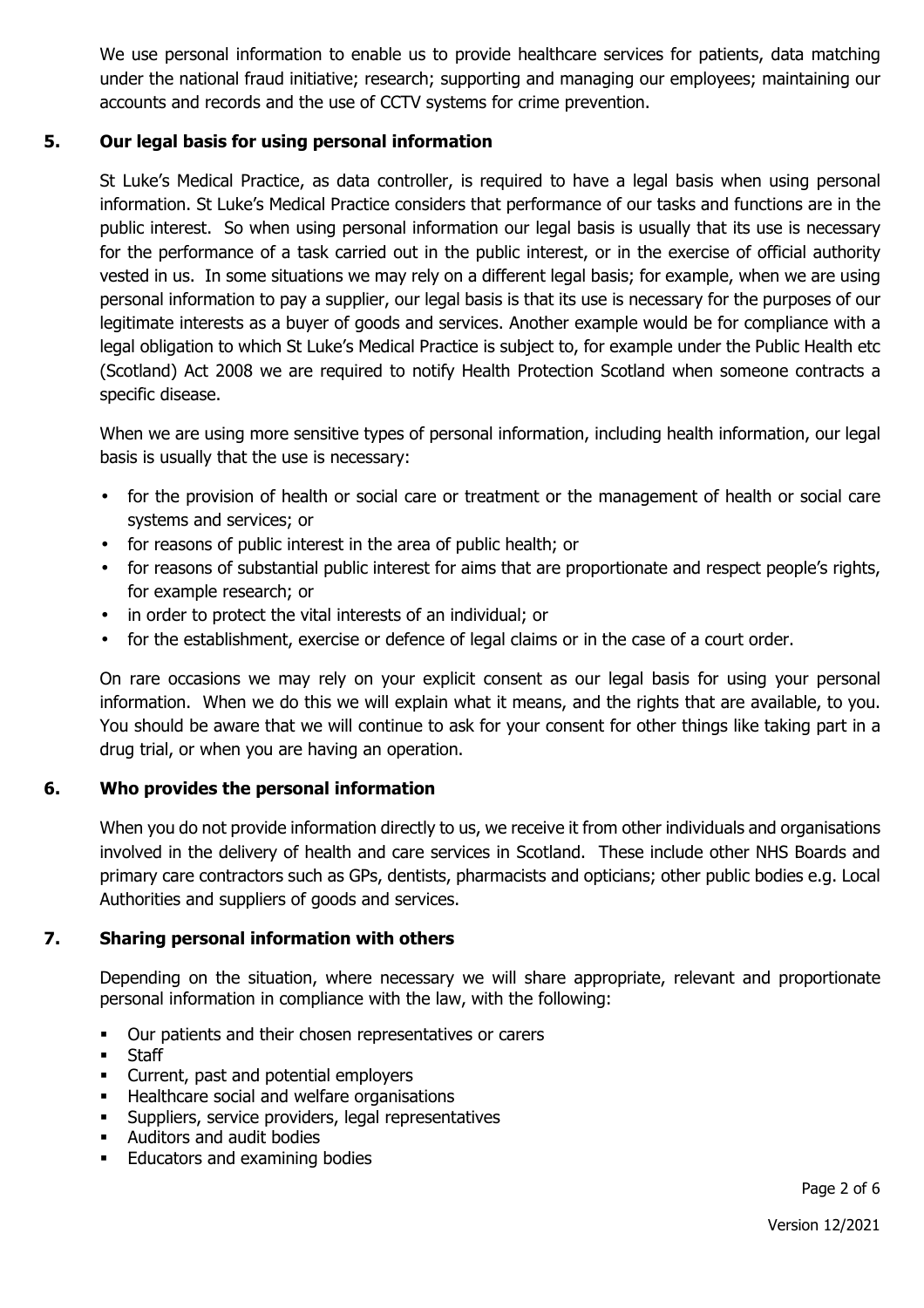- Research organisations
- People making an enquiry or complaint
- Financial organisations
- **•** Professional bodies
- **Trade Unions**
- **Business associates**
- Police forces.
- **Security organisations.**
- Central and local government.
- Voluntary and charitable organisations.

### **8. Transferring personal information abroad**

It is sometimes necessary to transfer personal health information overseas for example if you require urgent medical treatment abroad. When this is needed information may be transferred to countries or territories around the world. Any transfers made will be in full compliance with NHSScotland Information Security Policy.

### **9. Retention periods of the information we hold**

Within NHS Lanarkshire we keep personal information as set out in the Scottish Government Records Management: NHS Code of Practice (Scotland) Version 2.1 January 2012. The NHS Code of Practice sets out minimum retention periods for information, including personal information, held in different types of records including personal health records and administrative records. As directed by the Scottish Government in the Records Management Code of Practice; Scottish Government Records Management: Health and Social Care Code of Practice (Scotland) 2020, we maintain a retention schedule detailing the minimum retention period for the information and procedures for the safe disposal of personal information.

#### **10. How we protect personal information**

We take care to ensure your personal information is only accessible to authorised people. Our staff have a legal and contractual duty to keep personal health information secure, and confidential. The following security measures are in place to protect personal information:

- All staff undertake training in Data Protection and IT Security
- Compliance with NHS Scotland Information Security Policy
- Practice policy and procedures on the safe handling of personal information
- Access controls and audits of electronic systems

## **11. Your rights**

This section contains a description of your data protection rights within St Luke's Medical Practice

#### **The right to be informed**

St Luke's Medical Practice must explain how we use your personal information. We use a number of ways to communicate how personal information is used, including:

- This Data Protection Notice
- Information leaflets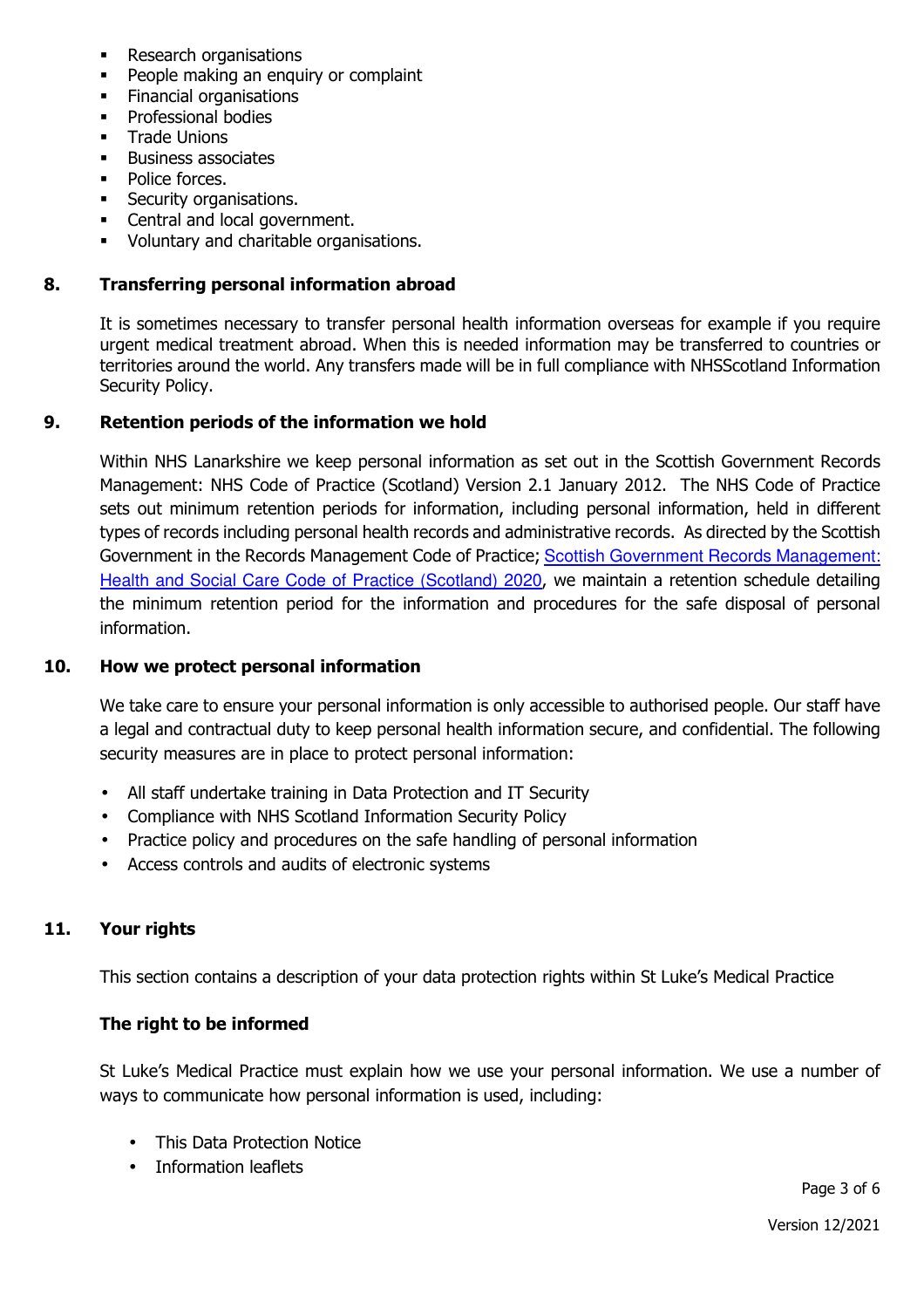• Discussions with staff providing your care

Page 4 of 6

Version 12/2021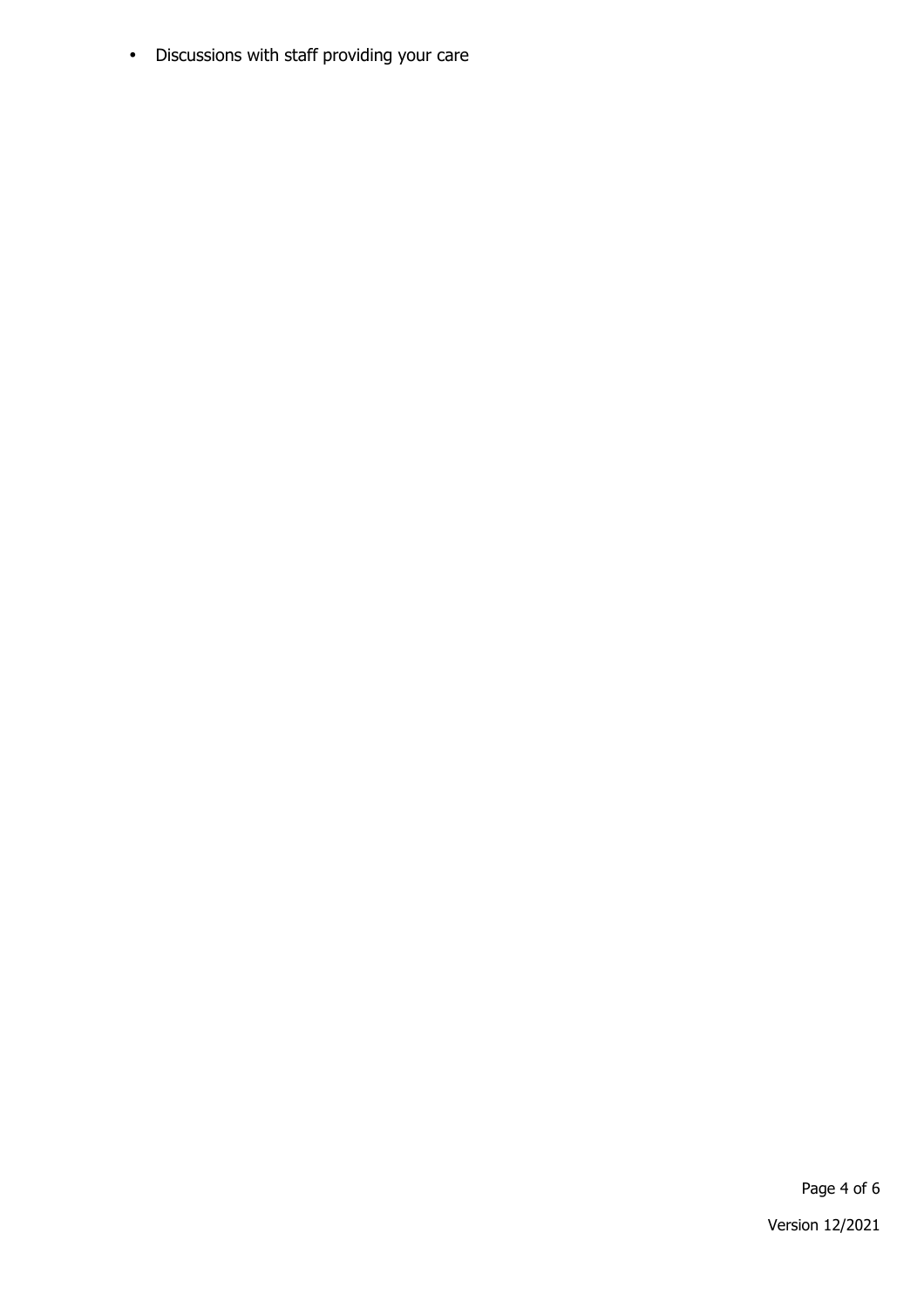# **The right of access**

You have the right to access your own personal information.

This right includes making you aware of what information we hold along with the opportunity to satisfy you that we are using your information fairly and legally.

You have the right to obtain:

- Confirmation that your personal information is being held or used by us
- Access to your personal information
- Additional information about how we use your personal information

Although we must provide this information free of charge, if your request is considered unfounded or excessive, or if you request the same information more than once, we may charge a reasonable fee.

If you would like to access your personal information, you can do this by contacting the Laura Anne McMahon, Business Manager

Once we have details of your request and you have provided us with enough information for us to locate your personal information, we will respond to your request without delay, within one month (30 days). However If your request is complex we may take longer, by up to two months, to respond. If this is the case we will tell you and explain the reason for the delay.

If we receive repeat requests from third parties, such as solicitors, for the same information, we will provide the information directly to the patient and ask the patient to share their copy.

## **The right to rectification**

If the personal information we hold about you is inaccurate or incomplete you have the right to have this corrected.

If it is agreed that your personal information is inaccurate or incomplete we will aim to amend your records accordingly, normally within one month, or within two months where the request is complex. However, we will contact you as quickly as possible to explain this further if the need to extend our timescales applies to your request. Unless there is a risk to patient safety, we can restrict access to your records to ensure that the inaccurate or incomplete information is not used until amended.

If for any reason we have shared your information with anyone else, perhaps during a referral to another service for example, we will notify them of the changes required so that we can ensure their records are accurate.

If on consideration of your request St Luke's Medical Practice does not consider the personal information to be inaccurate then we will add a comment to your record stating your concerns about the information. If this is case we will contact you within one month to explain our reasons for this.